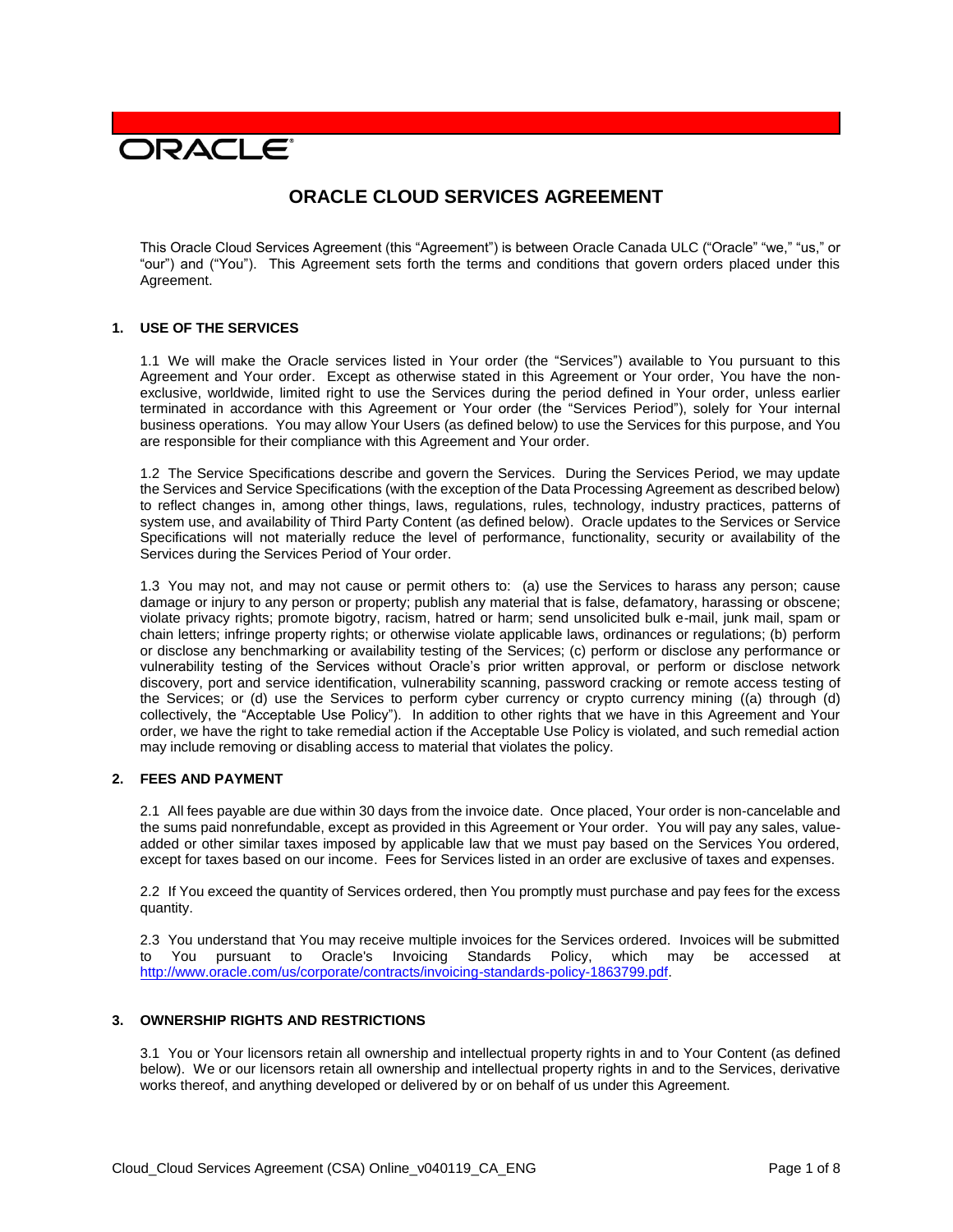3.2 You may have access to Third Party Content through use of the Services. Unless otherwise stated in Your order, all ownership and intellectual property rights in and to Third Party Content and the use of such content is governed by separate third party terms between You and the third party.

3.3 You grant us the right to host, use, process, display and transmit Your Content to provide the Services pursuant to and in accordance with this Agreement and Your order. You have sole responsibility for the accuracy, quality, integrity, legality, reliability, and appropriateness of Your Content, and for obtaining all rights related to Your Content required by Oracle to perform the Services.

3.4 You may not, and may not cause or permit others to: (a) modify, make derivative works of, disassemble, decompile, reverse engineer, reproduce, republish, download, or copy any part of the Services (including data structures or similar materials produced by programs); (b) access or use the Services to build or support, directly or indirectly, products or services competitive to Oracle; or (c) license, sell, transfer, assign, distribute, outsource, permit timesharing or service bureau use of, commercially exploit, or make available the Services to any third party except as permitted by this Agreement or Your order.

# **4. NONDISCLOSURE**

4.1 By virtue of this Agreement, the parties may disclose to each other information that is confidential ("Confidential Information"). Confidential Information shall be limited to the terms and pricing under this Agreement and Your order, Your Content residing in the Services, and all information clearly identified as confidential at the time of disclosure.

4.2 A party's Confidential Information shall not include information that: (a) is or becomes a part of the public domain through no act or omission of the other party; (b) was in the other party's lawful possession prior to the disclosure and had not been obtained by the other party either directly or indirectly from the disclosing party; (c) is lawfully disclosed to the other party by a third party without restriction on the disclosure; or (d) is independently developed by the other party.

4.3 Each party agrees not to disclose the other party's Confidential Information to any third party other than as set forth in the following sentence for a period of five years from the date of the disclosing party's disclosure of the Confidential Information to the receiving party; however, we will protect the confidentiality of Your Content residing in the Services for as long as such information resides in the Services. Each party may disclose Confidential Information only to those employees, agents or subcontractors who are required to protect it against unauthorized disclosure in a manner no less protective than required under this Agreement, and each party may disclose the other party's Confidential Information in any legal proceeding or to a governmental entity as required by law. We will protect the confidentiality of Your Content residing in the Services in accordance with the Oracle security practices defined as part of the Service Specifications applicable to Your order.

## **5. PROTECTION OF YOUR CONTENT**

5.1 In order to protect Your Content provided to Oracle as part of the provision of the Services, Oracle will comply with the applicable administrative, physical, technical and other safeguards, and other applicable aspects of system and content management, available at [http://www.oracle.com/us/corporate/contracts/cloud-services/index.html.](http://www.oracle.com/us/corporate/contracts/cloud-services/index.html)

5.2 To the extent Your Content includes Personal Data (as that term is defined in the applicable data privacy policies and the Data Processing Agreement (as that term is defined below)), Oracle will furthermore comply with the following:

- a. the relevant Oracle privacy policies applicable to the Services, available at [http://www.oracle.com/us/legal/privacy/overview/index.html;](http://www.oracle.com/us/legal/privacy/overview/index.html) and
- b. the applicable version of the Data Processing Agreement for Oracle Services (the "Data Processing Agreement"), unless stated otherwise in Your order. The version of the Data Processing Agreement applicable to Your order (a) is available at [https://www.oracle.com/corporate/contracts/cloud](https://www.oracle.com/corporate/contracts/cloud-services/contracts.html#data-processing)[services/contracts.html#data-processing](https://www.oracle.com/corporate/contracts/cloud-services/contracts.html#data-processing) and is incorporated herein by reference, and (b) will remain in force during the Services Period of Your order. In the event of any conflict between the terms of the Data Processing Agreement and the terms of the Service Specifications (including any applicable Oracle privacy policies), the terms of the Data Processing Agreement shall take precedence.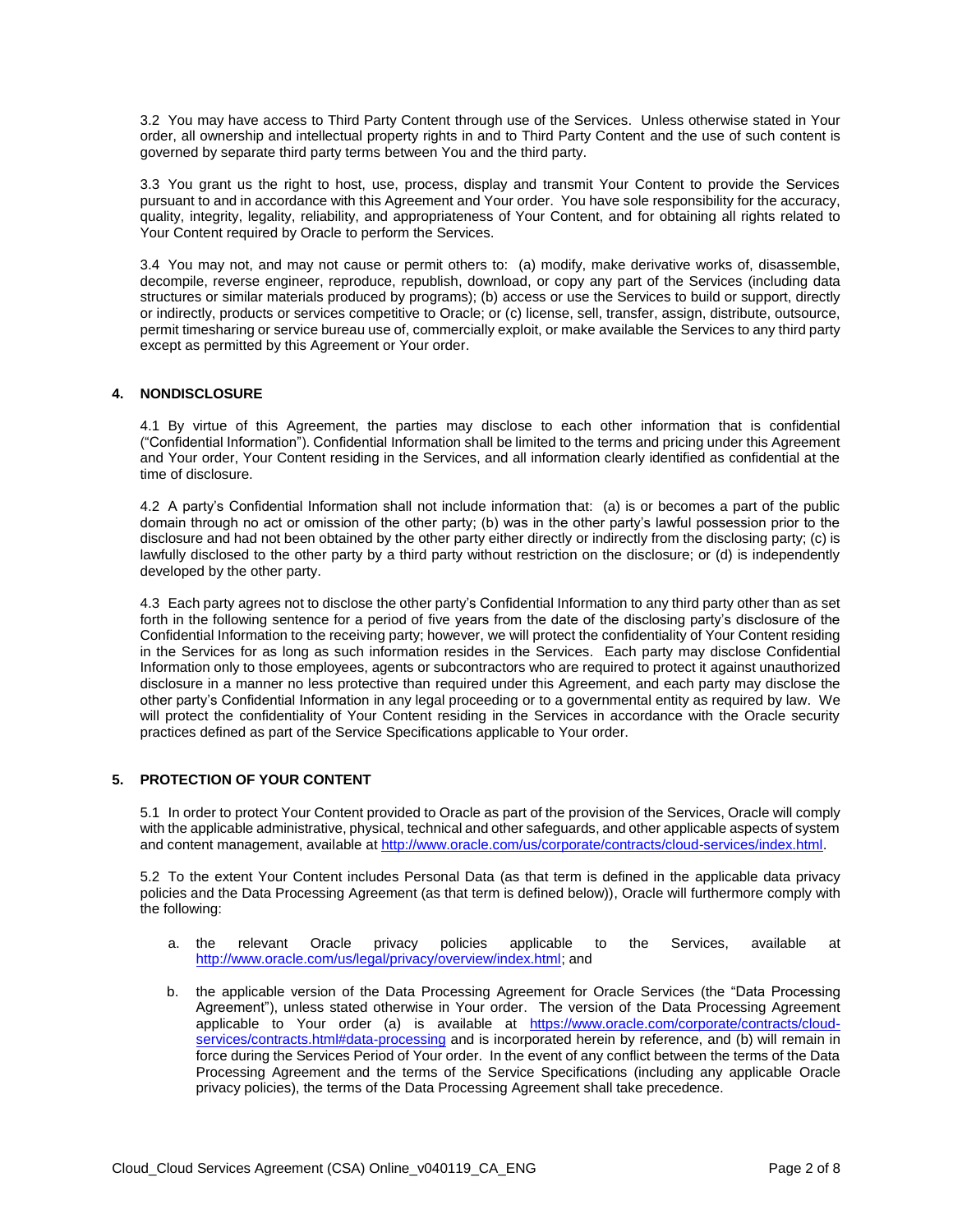5.3 Without prejudice to Sections 5.1 and 5.2 above, You are responsible for (a) any required notices, consents and/or authorizations related to Your provision of, and our processing of, Your Content (including any Personal Data) as part of the Services, (b) any security vulnerabilities, and the consequences of such vulnerabilities, arising from Your Content, including any viruses, Trojan horses, worms or other harmful programming routines contained in Your Content, and (c) any use by You or Your Users of the Services in a manner that is inconsistent with the terms of this Agreement. To the extent You disclose or transmit Your Content to a third party, we are no longer responsible for the security, integrity or confidentiality of such content outside of Oracle's control.

5.4 Unless otherwise specified in Your order (including in the Service Specifications), Your Content may not include any sensitive or special data that imposes specific data security or data protection obligations on Oracle in addition to or different from those specified in the Service Specifications. If available for the Services, You may purchase additional services from us (e.g., Oracle Payment Card Industry Compliance Services) designed to address specific data security or data protection requirements applicable to such sensitive or special data You seek to include in Your Content.

#### **6. WARRANTIES, DISCLAIMERS AND EXCLUSIVE REMEDIES**

6.1 Each party represents that it has validly entered into this Agreement and that it has the power and authority to do so. We warrant that during the Services Period we will perform the Services using commercially reasonable care and skill in all material respects as described in the Service Specifications. If the Services provided to You were not performed as warranted, You must promptly provide us with a written notice that describes the deficiency in the Services (including, as applicable, the service request number notifying us of the deficiency in the Services).

6.2 WE DO NOT WARRANT THAT THE SERVICES WILL BE PERFORMED ERROR-FREE OR UNINTERRUPTED, THAT WE WILL CORRECT ALL SERVICES ERRORS, OR THAT THE SERVICES WILL MEET YOUR REQUIREMENTS OR EXPECTATIONS. WE ARE NOT RESPONSIBLE FOR ANY ISSUES RELATED TO THE PERFORMANCE, OPERATION OR SECURITY OF THE SERVICES THAT ARISE FROM YOUR CONTENT OR THIRD PARTY CONTENT OR SERVICES PROVIDED BY THIRD PARTIES.

6.3 FOR ANY BREACH OF THE SERVICES WARRANTY, YOUR EXCLUSIVE REMEDY AND OUR ENTIRE LIABILITY SHALL BE THE CORRECTION OF THE DEFICIENT SERVICES THAT CAUSED THE BREACH OF WARRANTY, OR, IF WE CANNOT SUBSTANTIALLY CORRECT THE DEFICIENCY IN A COMMERCIALLY REASONABLE MANNER, YOU MAY END THE DEFICIENT SERVICES AND WE WILL REFUND TO YOU THE FEES FOR THE TERMINATED SERVICES THAT YOU PRE-PAID TO US FOR THE PERIOD FOLLOWING THE EFFECTIVE DATE OF TERMINATION.

6.4 TO THE EXTENT NOT PROHIBITED BY LAW, THESE WARRANTIES ARE EXCLUSIVE AND THERE ARE NO OTHER EXPRESS OR IMPLIED WARRANTIES OR CONDITIONS INCLUDING FOR SOFTWARE, HARDWARE, SYSTEMS, NETWORKS OR ENVIRONMENTS OR FOR MERCHANTABILITY, SATISFACTORY QUALITY AND FITNESS FOR A PARTICULAR PURPOSE.

#### **7. LIMITATION OF LIABILITY**

7.1 IN NO EVENT WILL EITHER PARTY OR ITS AFFILIATES BE LIABLE FOR ANY INDIRECT, CONSEQUENTIAL, INCIDENTAL, SPECIAL, PUNITIVE, OR EXEMPLARY DAMAGES, OR ANY LOSS OF REVENUE, PROFITS (EXCLUDING FEES UNDER THIS AGREEMENT), SALES, DATA, DATA USE, GOODWILL, OR REPUTATION.

7.2 IN NO EVENT SHALL THE AGGREGATE LIABILITY OF ORACLE AND OUR AFFILIATES ARISING OUT OF OR RELATED TO THIS AGREEMENT OR YOUR ORDER, WHETHER IN CONTRACT, TORT, OR OTHERWISE, EXCEED THE TOTAL AMOUNTS ACTUALLY PAID UNDER YOUR ORDER FOR THE SERVICES GIVING RISE TO THE LIABILITY DURING THE TWELVE (12) MONTHS IMMEDIATELY PRECEDING THE EVENT GIVING RISE TO SUCH LIABILITY.

#### **8. INDEMNIFICATION**

8.1 If a third party makes a claim against either You or Oracle ("Recipient" which may refer to You or us depending upon which party received the Material), that any information, design, specification, instruction, software, service, data, hardware, or material (collectively, "Material") furnished by either You or us ("Provider" which may refer to You or us depending on which party provided the Material) and used by the Recipient infringes the third party's intellectual property rights, the Provider, at the Provider's sole cost and expense, will defend the Recipient against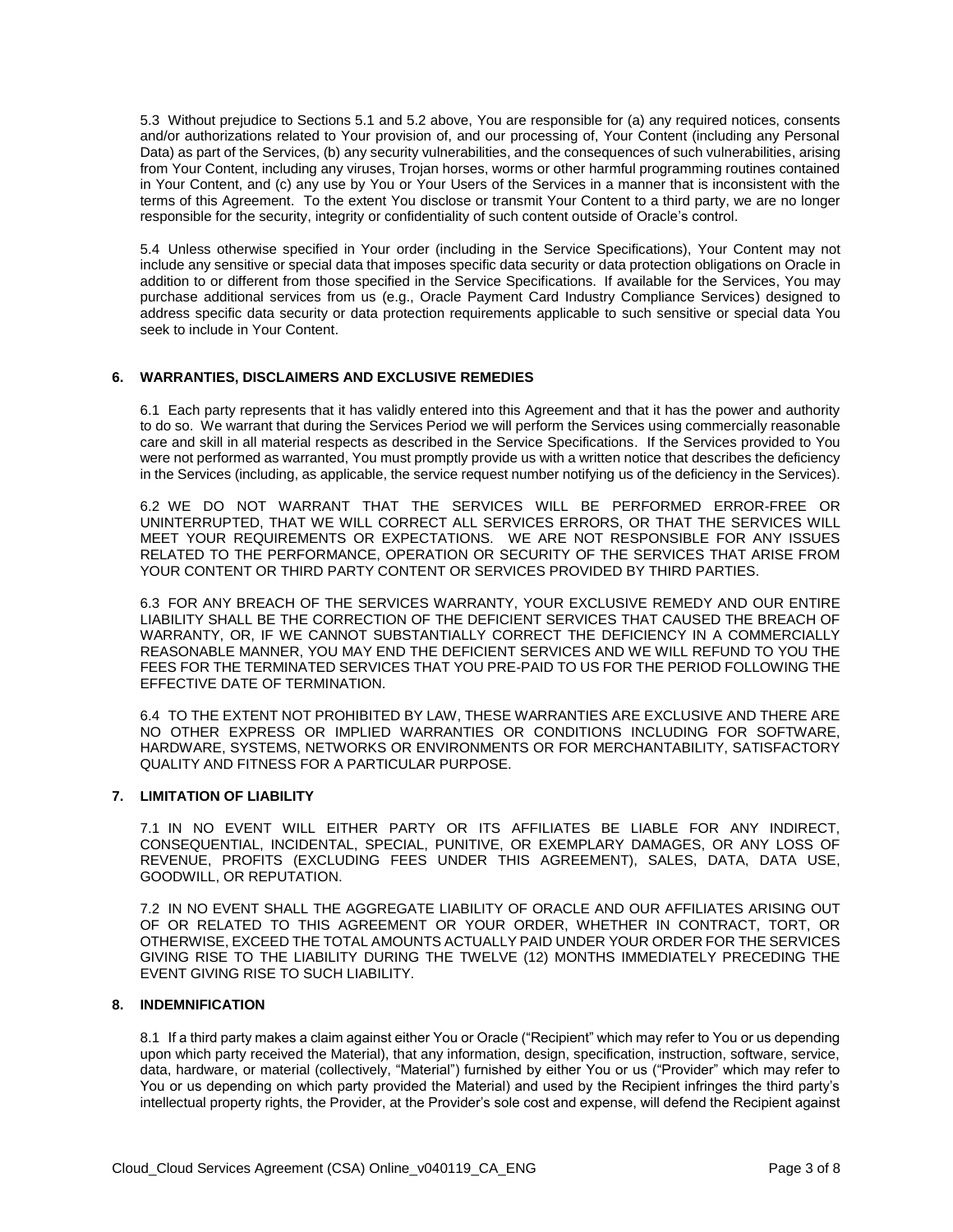the claim and indemnify the Recipient from the damages, liabilities, costs and expenses awarded by the court to the third party claiming infringement or the settlement agreed to by the Provider, if the Recipient does the following:

- a. notifies the Provider promptly in writing, not later than 30 days after the Recipient receives notice of the claim (or sooner if required by applicable law);
- b. gives the Provider sole control of the defense and any settlement negotiations; and
- c. gives the Provider the information, authority and assistance the Provider needs to defend against or settle the claim.

8.2 If the Provider believes or it is determined that any of the Material may have violated a third party's intellectual property rights, the Provider may choose to either modify the Material to be non-infringing (while substantially preserving its utility or functionality) or obtain a license to allow for continued use, or if these alternatives are not commercially reasonable, the Provider may end the license for, and require return of, the applicable Material and refund any unused, prepaid fees the Recipient may have paid to the other party for such Material. If such return materially affects our ability to meet obligations under the relevant order, then we may, upon 30 days prior written notice, terminate the order. If such Material is third party technology and the terms of the third party license do not allow us to terminate the license, then we may, upon 30 days prior written notice, end the Services associated with such Material and refund any unused, prepaid fees for such Services.

8.3 The Provider will not indemnify the Recipient if the Recipient (a) alters the Material or uses it outside the scope of use identified in the Provider's user or program documentation or Service Specifications, or (b) uses a version of the Material which has been superseded, if the infringement claim could have been avoided by using an unaltered current version of the Material which was made available to the Recipient. The Provider will not indemnify the Recipient to the extent that an infringement claim is based upon any Material not furnished by the Provider. We will not indemnify You to the extent that an infringement claim is based on Third Party Content or any Material from a third party portal or other external source that is accessible or made available to You within or by the Services (e.g., a social media post from a third party blog or forum, a third party Web page accessed via a hyperlink, marketing data from third party data providers, etc.).

8.4 This Section 8 provides the parties' exclusive remedy for any infringement claims or damages.

#### **9. TERM AND TERMINATION**

- 9.1 This Agreement is valid for the order which this Agreement accompanies.
- 9.2 Services shall be provided for the Services Period defined in Your order.

9.3 We may suspend Your or Your Users' access to, or use of, the Services if we believe that (a) there is a significant threat to the functionality, security, integrity, or availability of the Services or any content, data, or applications in the Services; (b) You or Your Users are accessing or using the Services to commit an illegal act; or (c) there is a violation of the Acceptable Use Policy. When reasonably practicable and lawfully permitted, we will provide You with advance notice of any such suspension. We will use reasonable efforts to re-establish the Services promptly after we determine that the issue causing the suspension has been resolved. During any suspension period, we will make Your Content (as it existed on the suspension date) available to You. Any suspension under this Section shall not excuse You from Your obligation to make payments under this Agreement.

9.4 If either of us breaches a material term of this Agreement or any order and fails to correct the breach within 30 days of written specification of the breach, then the breaching party is in default and the non-breaching party may terminate (a) in the case of breach of any order, the order under which the breach occurred; or (b) in the case of breach of the Agreement, the Agreement and any orders that have been placed under the Agreement. If we terminate any orders as specified in the preceding sentence, You must pay within 30 days all amounts that have accrued prior to such termination, as well as all sums remaining unpaid for the Services under such order(s) plus related taxes and expenses. Except for nonpayment of fees, the nonbreaching party may agree in its sole discretion to extend the 30 day period for so long as the breaching party continues reasonable efforts to cure the breach. You agree that if You are in default under this Agreement, You may not use those Services ordered.

9.5 At the end of the Services Period, we will make Your Content (as it existed at the end of the Services Period) available for retrieval by You during a retrieval period set out in the Service Specifications. At the end of such retrieval period, and except as may be required by law, we will delete or otherwise render unrecoverable any of Your Content that remains in the Services. Our data deletion practices are described in more detail in the Service Specifications.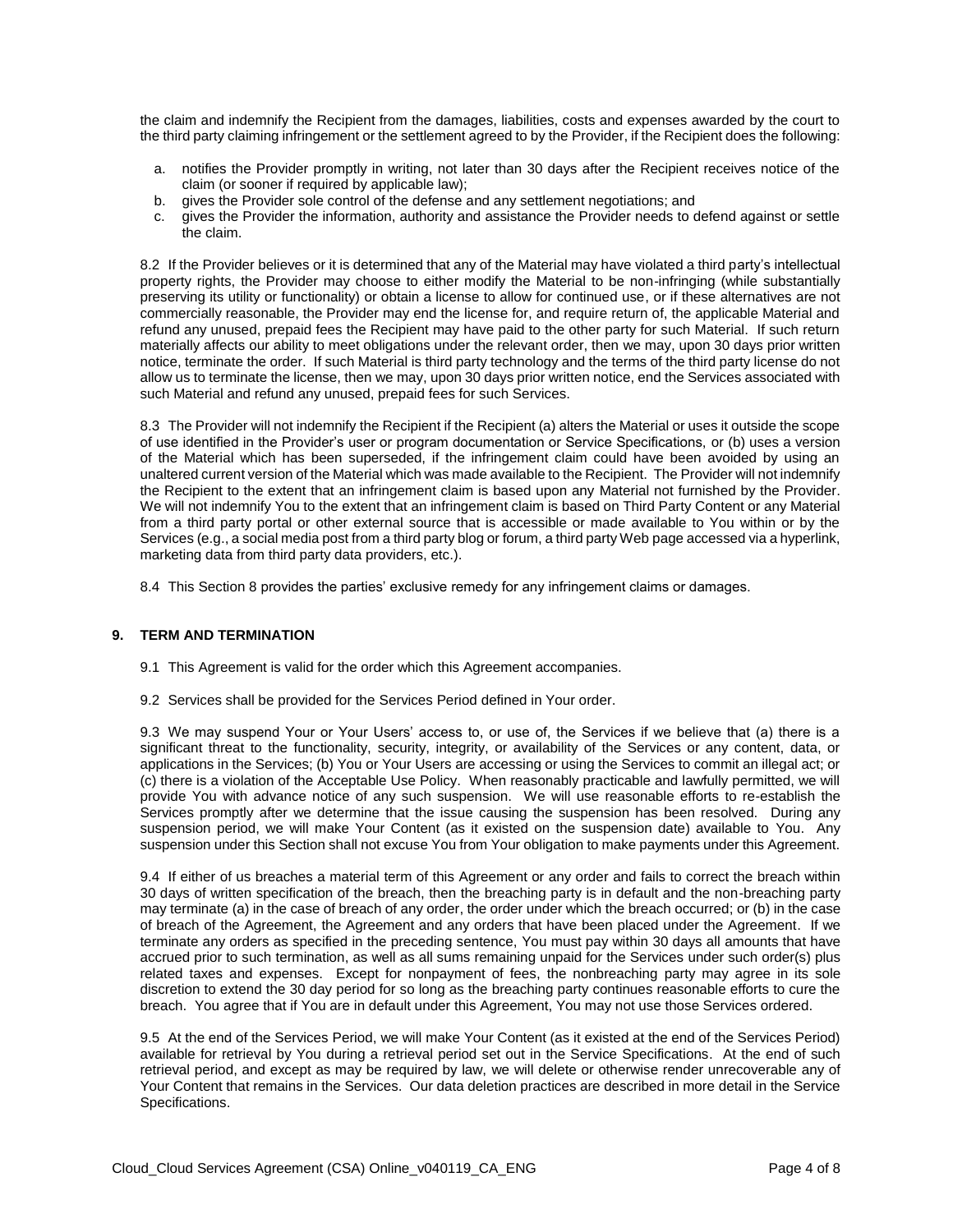9.6 Provisions that survive termination or expiration of this Agreement are those relating to limitation of liability, indemnification, payment and others which by their nature are intended to survive.

#### **10. THIRD-PARTY CONTENT, SERVICES AND WEBSITES**

10.1 The Services may enable You to link to, transfer Your Content or Third Party Content to, or otherwise access, third parties' websites, platforms, content, products, services, and information ("Third Party Services"). Oracle does not control and is not responsible for Third Party Services. You are solely responsible for complying with the terms of access and use of Third Party Services, and if Oracle accesses or uses any Third Party Services on Your behalf to facilitate performance of the Services, You are solely responsible for ensuring that such access and use, including through passwords, credentials or tokens issued or otherwise made available to You, is authorized by the terms of access and use for such services. If You transfer or cause the transfer of Your Content or Third Party Content from the Services to a Third Party Service or other location, that transfer constitutes a distribution by You and not by Oracle.

10.2 Any Third Party Content we make accessible is provided on an "as-is" and "as available" basis without any warranty of any kind. You acknowledge and agree that we are not responsible for, and have no obligation to control, monitor, or correct, Third Party Content. We disclaim all liabilities arising from or related to Third Party Content.

10.3 You acknowledge that: (i) the nature, type, quality and availability of Third Party Content may change at any time during the Services Period, and (ii) features of the Services that interoperate with Third Party Services such as Facebook™, YouTube™ and Twitter™, etc., depend on the continuing availability of such third parties' respective application programming interfaces (APIs). We may need to update, change or modify the Services under this Agreement as a result of a change in, or unavailability of, such Third Party Content, Third Party Services or APIs. If any third party ceases to make its Third Party Content or APIs available on reasonable terms for the Services, as determined by us in our sole discretion, we may cease providing access to the affected Third Party Content or Third Party Services without any liability to You. Any changes to Third Party Content, Third Party Services or APIs, including their unavailability, during the Services Period does not affect Your obligations under this Agreement or the applicable order, and You will not be entitled to any refund, credit or other compensation due to any such changes.

#### **11. SERVICE MONITORING, ANALYSES AND ORACLE SOFTWARE**

11.1 We continuously monitor the Services to facilitate Oracle's operation of the Services; to help resolve Your service requests; to detect and address threats to the functionality, security, integrity, and availability of the Services as well as any content, data, or applications in the Services; and to detect and address illegal acts or violations of the Acceptable Use Policy. Oracle monitoring tools do not collect or store any of Your Content residing in the Services, except as needed for such purposes. Oracle does not monitor, and does not address issues with, non-Oracle software provided by You or any of Your Users that is stored in, or run on or through, the Services. Information collected by Oracle monitoring tools (excluding Your Content) may also be used to assist in managing Oracle's product and service portfolio, to help Oracle address deficiencies in its product and service offerings, and for license management purposes.

11.2 We may (i) compile statistical and other information related to the performance, operation and use of the Services, and (ii) use data from the Services in aggregated form for security and operations management, to create statistical analyses, and for research and development purposes (clauses i and ii are collectively referred to as "Service Analyses"). We may make Service Analyses publicly available; however, Service Analyses will not incorporate Your Content, Personal Data or Confidential Information in a form that could serve to identify You or any individual. We retain all intellectual property rights in Service Analyses.

11.3 We may provide You with the ability to obtain certain Oracle Software (as defined below) for use with the Services. If we provide Oracle Software to You and do not specify separate terms for such software, then such Oracle Software is provided as part of the Services and You have the non-exclusive, worldwide, limited right to use such Oracle Software, subject to the terms of this Agreement and Your order (except for separately licensed elements of the Oracle Software, which separately licensed elements are governed by the applicable separate terms), solely to facilitate Your use of the Services. You may allow Your Users to use the Oracle Software for this purpose, and You are responsible for their compliance with the license terms. Your right to use any Oracle Software will terminate upon the earlier of our notice (by web posting or otherwise) or the end of the Services associated with the Oracle Software. Notwithstanding the foregoing, if Oracle Software is licensed to You under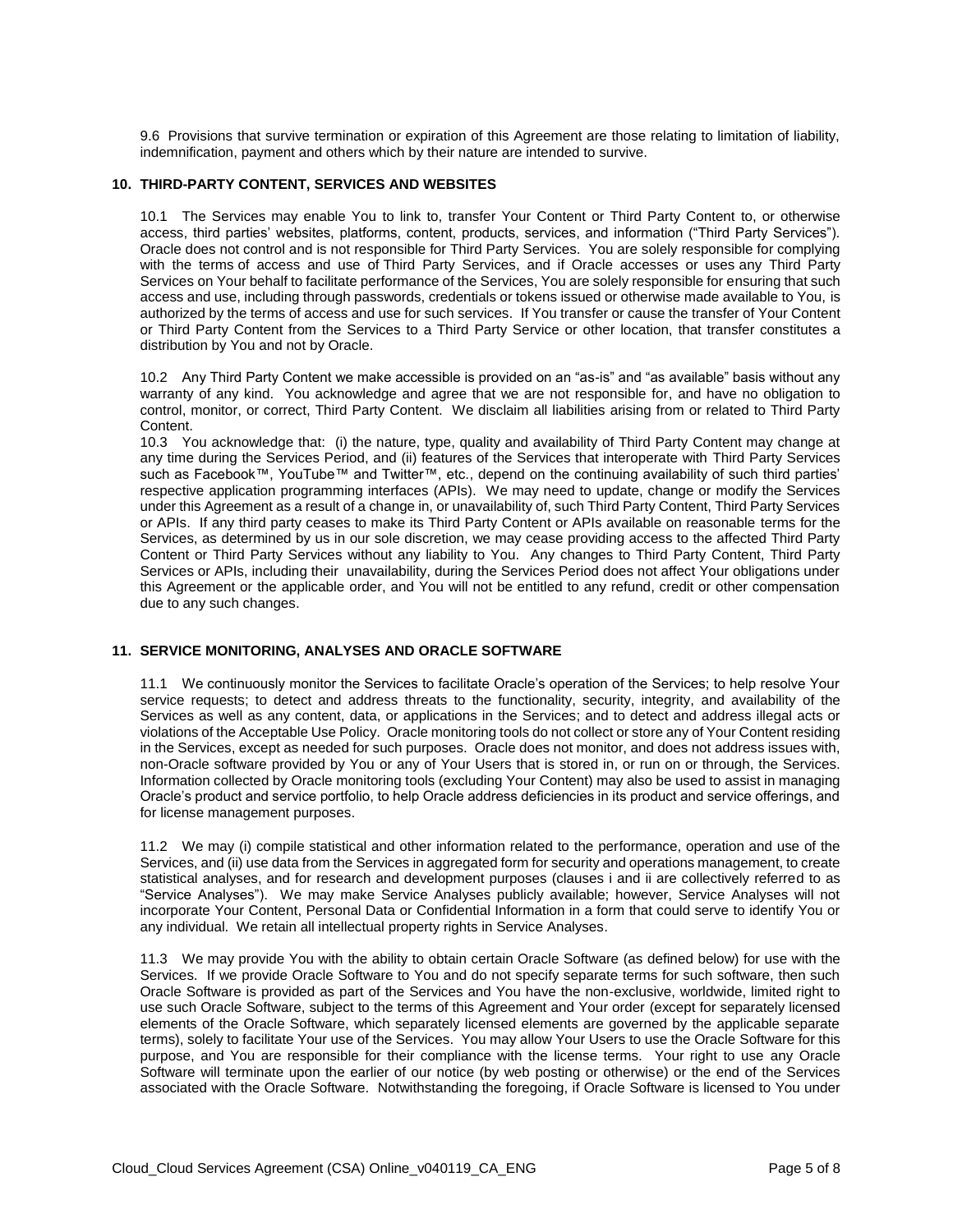separate terms, then Your use of such software is governed by the separate terms. Your right to use any part of the Oracle Software that is licensed under the separate terms is not restricted in any way by this Agreement.

#### **12. EXPORT**

12.1 Export laws and regulations of the United States and any other relevant local export laws and regulations apply to the Services. Such export laws govern use of the Services (including technical data) and any Services deliverables provided under this Agreement, and You and we each agree to comply with all such export laws and regulations (including "deemed export" and "deemed re-export" regulations). You agree that no data, information, software programs and/or materials resulting from the Services (or direct product thereof) will be exported, directly or indirectly, in violation of these laws, or will be used for any purpose prohibited by these laws including, without limitation, nuclear, chemical, or biological weapons proliferation, or development of missile technology.

12.2 You acknowledge that the Services are designed with capabilities for You and Your Users to access the Services without regard to geographic location and to transfer or otherwise move Your Content between the Services and other locations such as User workstations. You are solely responsible for the authorization and management of User accounts across geographic locations, as well as export control and geographic transfer of Your Content.

#### **13. FORCE MAJEURE**

Neither You nor we shall be responsible for failure or delay of performance if caused by: an act of war, hostility, or sabotage; act of God; pandemic; electrical, internet, or telecommunication outage that is not caused by the obligated party; government restrictions (including the denial or cancelation of any export, import or other license); or other event outside the reasonable control of the obligated party. Both You and we will use reasonable efforts to mitigate the effect of a force majeure event. If such event continues for more than 30 days, either of You or we may cancel unperformed Services and affected orders upon written notice. This Section does not excuse either party's obligation to take reasonable steps to follow its normal disaster recovery procedures or Your obligation to pay for the Services.

#### **14. GOVERNING LAW AND JURISDICTION**

This Agreement is governed by the laws of the province of Ontario and each party agrees to submit to the exclusive jurisdiction of, and venue in, the courts in Toronto, Ontario in any dispute arising out of or relating to this Agreement.

#### **15. NOTICE**

15.1 Any notice required under this Agreement shall be provided to the other party in writing. If You have a legal dispute with us or if You wish to provide a notice under the Indemnification Section of this Agreement, or if You become subject to insolvency or other similar legal proceedings, You will promptly send written notice to: Oracle Canada ULC, 100 Milverton Drive Mississauga, Ontario L5R 4H1, Attention: General Counsel, Legal Department.

15.2 We may give notices applicable to our Services customers by means of a general notice on the Oracle portal for the Services, and notices specific to You by electronic mail to Your e-mail address on record in our account information or by written communication sent by first class mail or pre-paid post to Your address on record in our account information.

#### **16. ASSIGNMENT**

You may not assign this Agreement or give or transfer the Services, or any interest in the Services, to another individual or entity.

#### **17. OTHER**

17.1 We are an independent contractor, and each party agrees that no partnership, joint venture, or agency relationship exists between the parties.

17.2 Our business partners and other third parties, including any third parties with which the Services have integrations or that are retained by You to provide consulting services, implementation services or applications that interact with the Services, are independent of Oracle and are not Oracle's agents. We are not liable for, bound by, or responsible for any problems with the Services or Your Content arising due to any acts of any such business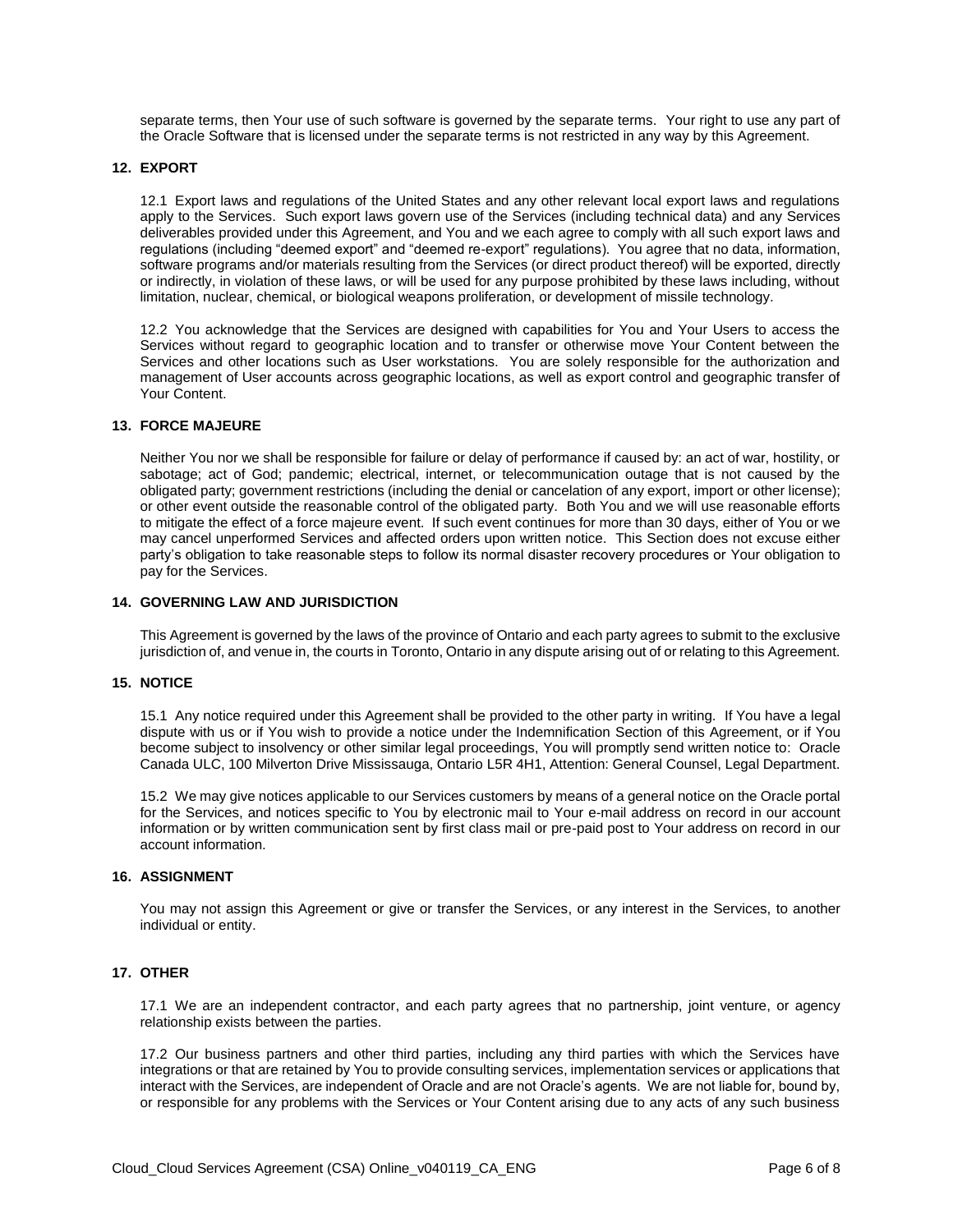partner or third party, unless the business partner or third party is providing Services as our subcontractor on an engagement ordered under this Agreement and, if so, then only to the same extent as we would be responsible for our resources under this Agreement.

17.3 If any term of this Agreement is found to be invalid or unenforceable, the remaining provisions will remain effective and such term shall be replaced with another term consistent with the purpose and intent of this Agreement.

17.4 Except for actions for nonpayment or breach of Oracle's proprietary rights, no action, regardless of form, arising out of or relating to this Agreement may be brought by either party more than two years after the cause of action has accrued.

17.5 Prior to entering into an order governed by this Agreement, You are solely responsible for determining whether the Services meet Your technical, business or regulatory requirements. Oracle will cooperate with Your efforts to determine whether use of the standard Services are consistent with those requirements. Additional fees may apply to any additional work performed by Oracle or changes to the Services. You remain solely responsible for Your regulatory compliance in connection with Your use of the Services.

17.6 Upon forty-five (45) days written notice and no more than once every twelve (12) months, Oracle may audit Your use of the Cloud Services to ensure Your use of the Cloud Services is in compliance with the terms of the applicable order and this Agreement. Any such audit shall not unreasonably interfere with Your normal business operations.

You agree to cooperate with Oracle's audit and to provide reasonable assistance and access to information reasonably requested by Oracle.

The performance of the audit and non-public data obtained during the audit (including findings or reports that result from the audit) shall be subject to the provisions of section 4 (Nondisclosure) of this Agreement.

If the audit identifies non-compliance, You agree to remedy (which may include, without limitation, the payment of any fees for additional Cloud Services) such non-compliance within 30 days of written notification of that noncompliance. You agree that Oracle shall not be responsible for any of Your costs incurred in cooperating with the audit.

#### **18. ENTIRE AGREEMENT**

18.1 You agree that this Agreement and the information which is incorporated into this Agreement by written reference (including reference to information contained in a URL or referenced policy), together with the applicable order, is the complete agreement for the Services ordered by You and supersedes all prior or contemporaneous agreements or representations, written or oral, regarding such Services.

18.2 It is expressly agreed that the terms of this Agreement and any Oracle order shall supersede the terms in any purchase order, procurement internet portal, or other similar non-Oracle document and no terms included in any such purchase order, portal, or other non-Oracle document shall apply to the Services ordered. In the event of any inconsistencies between the terms of an order and the Agreement, the order shall take precedence; however, unless expressly stated otherwise in an order, the terms of the Data Processing Agreement shall take precedence over any inconsistent terms in an order. This Agreement and orders hereunder may not be modified and the rights and restrictions may not be altered or waived except in a writing signed or accepted online by authorized representatives of You and of Oracle; however, Oracle may update the Service Specifications, including by posting updated documents on Oracle's websites. No third party beneficiary relationships are created by this Agreement.

## **19. AGREEMENT DEFINITIONS**

19.1 **"Oracle Software"** means any software agent, application or tool that Oracle makes available to You for download specifically for purposes of facilitating Your access to, operation of, and/or use with, the Services.

19.2 **"Program Documentation"** refers to the user manuals, help windows, readme files for the Services and any Oracle Software. You may access the documentation online a[t http://oracle.com/contracts](http://oracle.com/contracts) or such other address specified by Oracle.

19.3 **"Service Specifications"** means the following documents, as applicable to the Services under Your order: